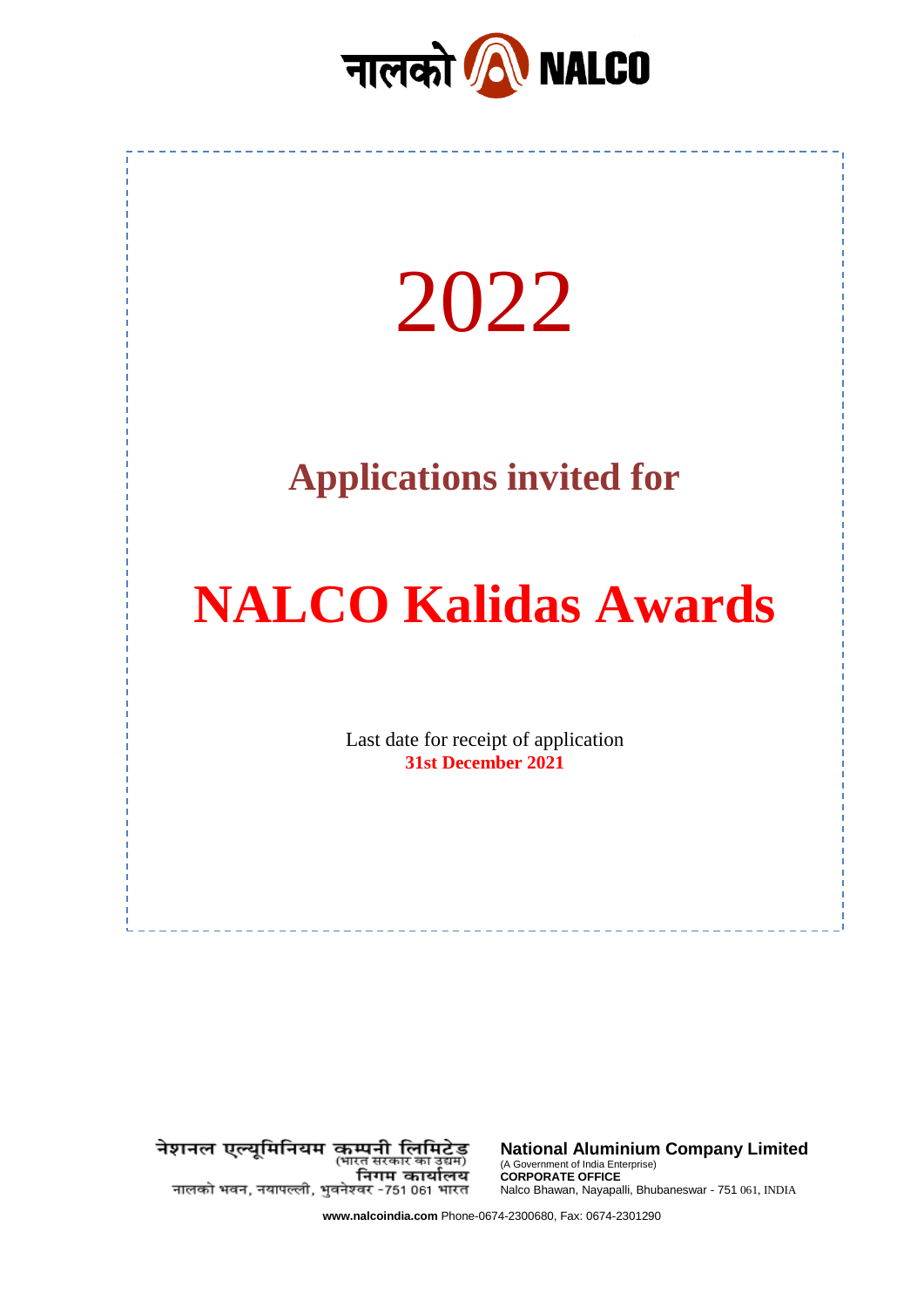

NBC/CC/289/21 Date: 16/12/2021

# **Applications invited for NALCO Kalidas Awards -2022**

National Aluminium Company Limited (NALCO), the Navratna CPSE, has instituted Statelevel awards to be given away every year to two eminent scholars for teaching & propagating Sanskrit. The annual recognition, named NALCO Kalidas Awards, shall carry a purse of Rs.50,000/- each and a citation. The awards will be handed over to the achievers during NALCO's Foundation Day celebration in January 2022 at Bhubaneswar.

Accordingly, NALCO hereby invites applications (hard copies only) from individuals for the above awards. Complete information of the applicant, including achievements and recognitions, with self certified copies of documentary evidence in support of application must reach the following address on or before **31st December 2021**.

The final selection shall be made by a jury, whose decision shall be firm and binding. Applications received after due date shall not be entertained. NALCO shall not be responsible for any postal delay.



**Lalatendu Das** General Manager (CC& PR) Nalco Bhawan, P1, Nayapalli Bhubaneswar – 751 013 0674-2300680

नेशनल एल्यमिनियम कम्पनी लिमिटेड (भारत सरकार का उद्यम) निगम कार्यालय नालको भवन, नयापल्ली, भुवनेश्वर -751 061 भारत

**National Aluminium Company Limited** (A Government of India Enterprise) **CORPORATE OFFICE** Nalco Bhawan, Nayapalli, Bhubaneswar - 751 061, INDIA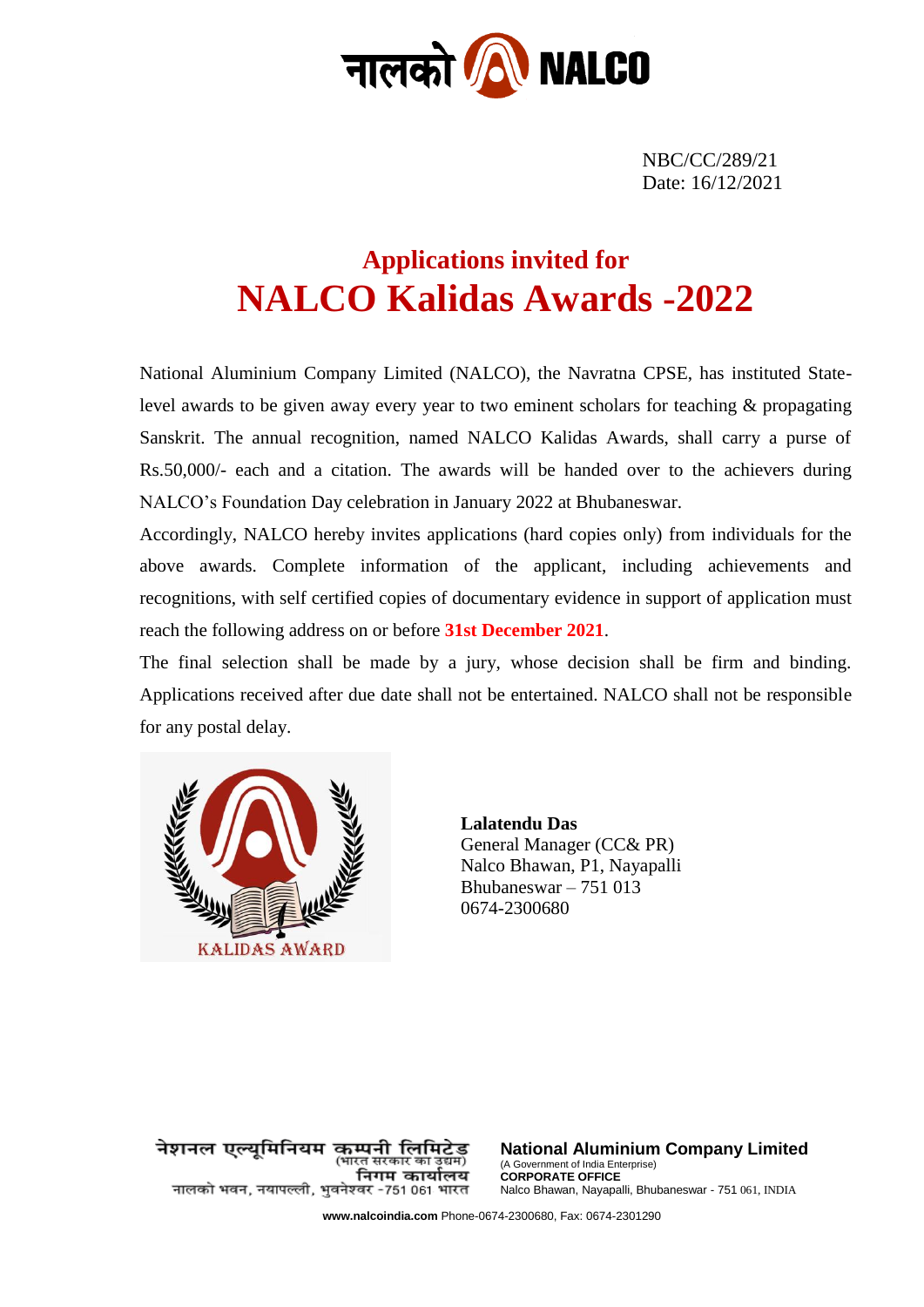

### **NALCO KALIDAS AWARDS**

This award may be conferred annually to two eminent scholars for teaching & propagating Sanskrit.

## **Eligibility**

1. Individual category

### **Rules & Regulations**

- a) A person who has received the Award previously will not be eligible for the award in any category in subsequent years.
- b) A deceased person cannot be considered for the Award. However, if the death of the person occurs subsequent to the decision of NALCO, the award will be conferred posthumously.
- c) NALCO reserves the right to give the award even if there is only one application or could withhold the award(s).
- d) NALCO accepts no liability for any loss resulting from the disclosure of information concerning an entry to assessors or jury members, though all reasonable precautions will be taken to maintain secrecy.
- e) NALCO cannot undertake to return documents or supplementary submitted with an entry.
- f) NALCO reserves the right to alter the award scheme, at any time.
- g) The assessors or jury may be nominated to confirm or clarify certain facts at site.
- h) Travel and stay expenses, if any, will be met by the applicant. In the case of awardees the expenses may be met by the awardees unless the company agrees to do so.
- i) Decision of the Award jury is final and no appeal or correspondence will be entertained.

#### **Presentation Ceremony**

The presentation of the award will be through a hybrid meeting platform in Bhubaneswar during January 2022 on the occasion of NALCO Foundation Day celebration. In view of Covid 19 pandemic, the selected winner will receive the award online through their virtual presence and the award money will be electronically transferred to their bank account.

नेशनल एल्यूमिनियम कम्पनी लिमिटेड<br>पालकर काउंबन निगम कार्यालय नालको भवन, नयापल्ली, भुवनेश्वर -751 061 भारत

**National Aluminium Company Limited** (A Government of India Enterprise) **CORPORATE OFFICE** Nalco Bhawan, Nayapalli, Bhubaneswar - 751 061, INDIA